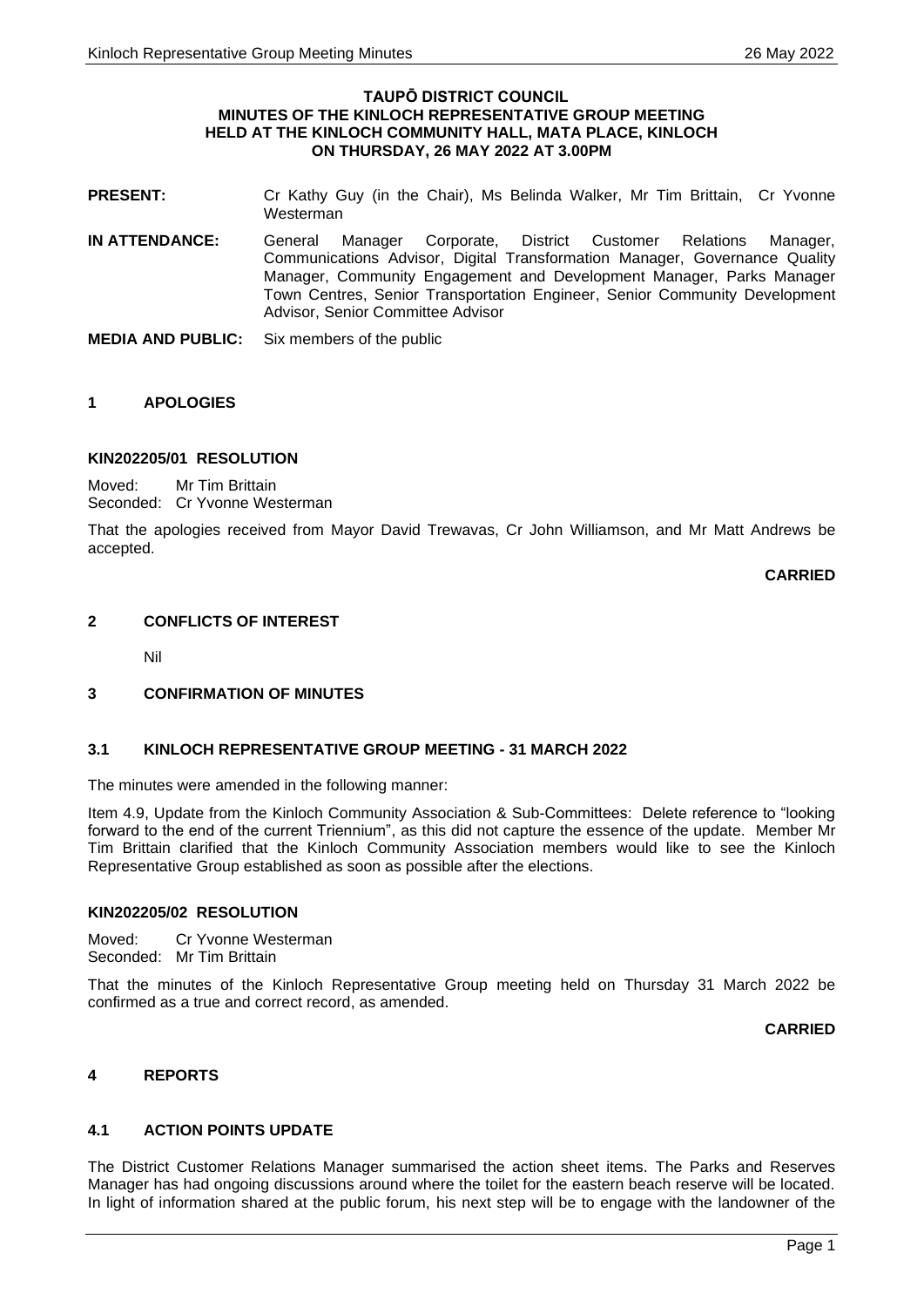current longdrop toilet (on private land) and look to replace this. A member advised contacts that may be able to assist with this.

The Senior Transportation Engineer summarised the last action point (Whangamata Road Strategy) and in answer to a question from a member, advised the following needs to be taken into consideration regarding new Pedestrian Crossings:

- the surrounding environment, frequency of use by both pedestrians and road users, and surrounding speed limits
- location in terms of driveways, where the letdowns are, the crossing point location, and how close it is to a roundabout
- if it is used infrequently, it can be a danger to pedestrians because motorists do not expect someone to be there and do not automatically stop. He suggested a raised crossing could be a better solution.

# **KIN202205/03 RESOLUTION**

Moved: Ms Belinda Walker Seconded: Mr Tim Brittain

That the Kinloch Representative Group receives the current action points update.

### **CARRIED**

# **4.2 PARKS OPERATIONAL UPDATE**

### **Trees Assessment**

The Parks Manager Town Centres confirmed that arborist Adrian Lamont commenced a tree assessment of Kinloch last week and a progress update would be given at the next meeting.

### **Foreshore**

The Parks Manager Town Centres advised that the Parks and Reserves Manager had met with Ross McConnon from the Kinloch Community Association (KCA).

Following the meeting with the Waikato Regional Council on 4 April, the Parks and Reserves Manager would like to set up a public workshop to relay the information given by the experts about the escarpment. This workshop was intended to be inclusive for all by being both in person and online. In the meantime, health and safety measures have been put in place to protect people. Signs warning of the cliff edge had been moved to around 2 metres from the edge of the escarpment, and the Council mower operators had been instructed not to mow past these signs.

The Parks Manager Town Centres confirmed that contractors have placed a bund on the foreshore where people were driving through to the Whangamata Stream in the summer. The Parks and Reserves team have commenced the planting, and would enhance the entrance using tī kōuka. Contractors would also be moving rocks around the BBQ to discourage driving there. On the eastern foreshore, work has commenced to find a solution to stop this being driven over and broken. The Parks Manager Town Centres confirmed that she would ask the Team Lead Assets about playground equipment and update the group at the next meeting.

# **KIN202205/04 RESOLUTION**

Moved: Ms Belinda Walker Seconded: Mr Tim Brittain

That the Kinloch Representative Group receives the Parks Operational Update.

**CARRIED**

# **4.3 KINLOCH WATER TREATMENT PLANT UPGRADE PROJECT**

The District Customer Relations Manager summarised the report provided by the Asset Manager Water.

Members were invited to a site visit of the Water Treatment Plant on 20 June.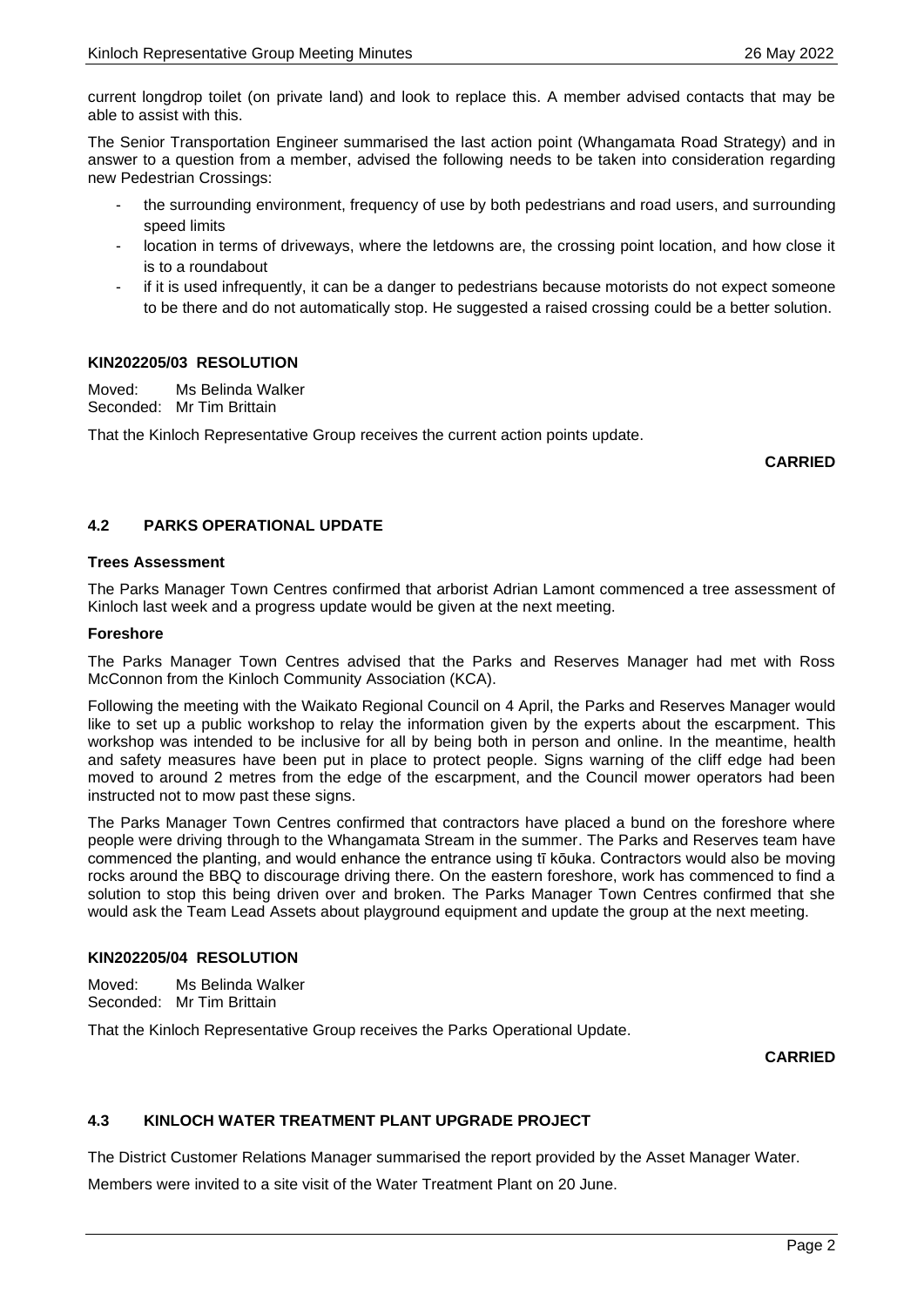Councillor Guy clarified that work was continuing on the Kinloch reservoir, it was only the land acquisition part that had been deferred from the 2022-23 Annual Plan.

In response to a question from a member, the District Customer Relations Manager confirmed that Council have contingency plans in place for delays including supply chains.

### **KIN202205/05 RESOLUTION**

Moved: Mr Tim Brittain Seconded: Ms Belinda Walker

That the Kinloch Representative Group receives the Kinloch Water Treatment Plant Project update as at 26 May 2022.

### **CARRIED**

# **4.4 DIGITAL UPDATE**

The Digital Transformation Manager advised that her team were focussing on modernising technology platforms and equipping Council facilities and venues for the future.

As part of this work they were replacing WIFI in public spaces and venues such as the Events Centre, Great Lake Centre and the Taupō Airport. They were concentrating on giving consistent, functional WIFI service, and enabling hybrid work spaces.

WIFI has now been enabled at the Kinloch Community Hall, and Council were interested in feedback from customers around how it was working for them, and what they used it for.

In answer to questions from members, the Digital Transformation Manager confirmed that they hoped to have the WIFI router mounted to the wall as soon as possible and that it was currently set up like a home connection, accessible with a password which would be made available to customers of the hall. She and her team would monitor use, limit inappropriate content, and protect people by disconnecting it outside of hours.

#### **KIN202205/06 RESOLUTION**

Moved: Ms Belinda Walker Seconded: Mr Tim Brittain

That the Kinloch Representative Group receives the Digital Update.

#### **CARRIED**

# **4.5 UPDATE ON THE 2022 LOCAL GOVERNMENT ELECTIONS AND DISCUSSION ON COMMITTEE STRUCTURE AND TERMS OF REFERENCE**

The Governance Quality manager summarised her report and highlighted key dates in the upcoming Local Government elections.

She asked the group if they thought the Terms of Reference were fit for purpose, particularly the timing and frequency of meetings, and asked for any suggestions for improvements for the incoming Mayor.

The group's main concern was the length of the hiatus period between the election date and establishing the new committee.

The General Manager Corporate reassured the group that Council were working on a detailed plan to set up committees as soon as possible after the election. He suggested an informal community meeting with various Council staff present to share information and serve as a pre-summer briefing ahead of visitors arriving to Kinloch.

#### **KIN202205/07 RESOLUTION**

Moved: Cr Yvonne Westerman Seconded: Mr Tim Brittain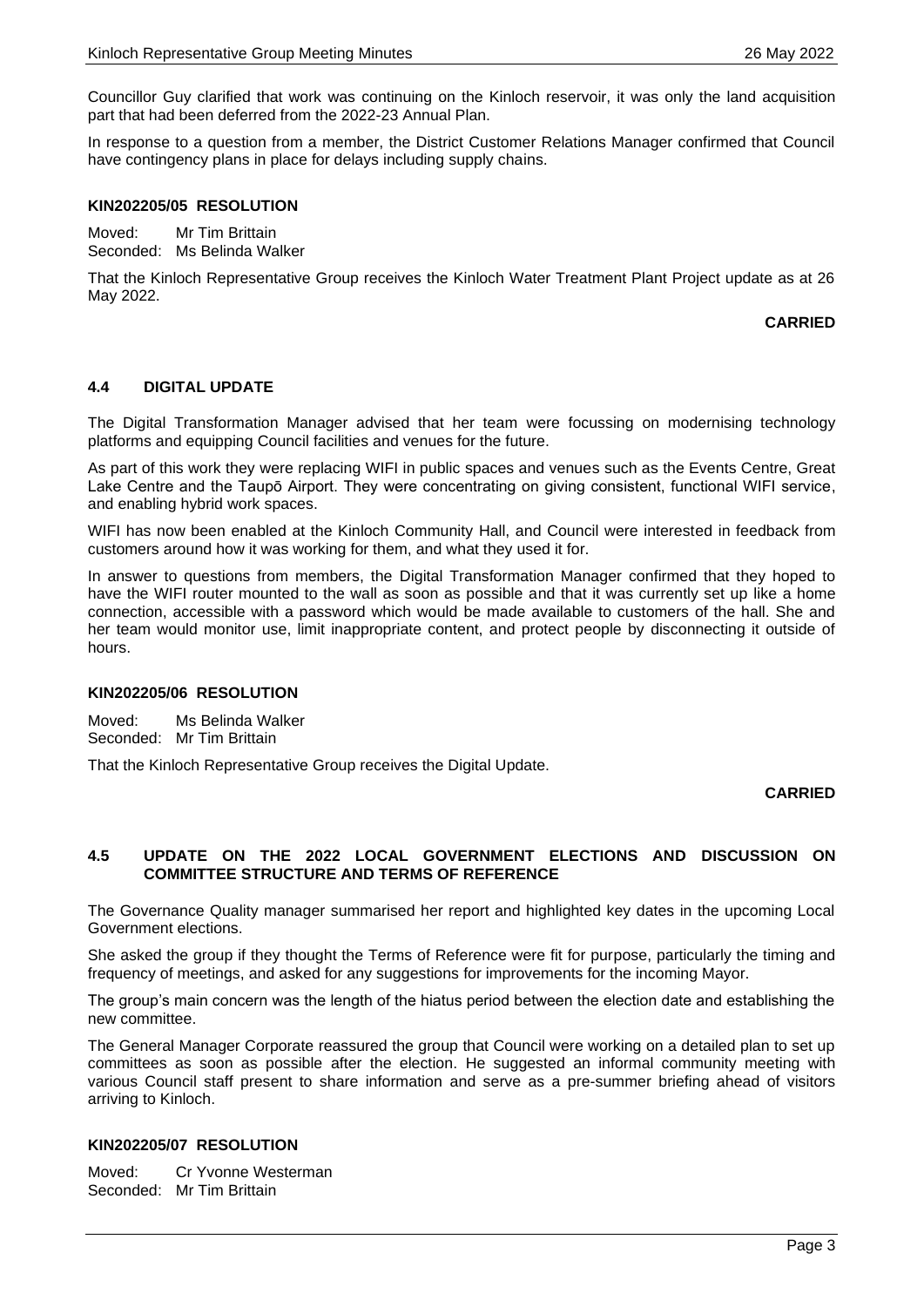That the Kinloch Representative Group receives the update on the 2022 elections and makes recommendations as noted to the incoming Council in respect of its committee structure.

### **CARRIED**

### **4.6 UPDATE FROM THE KINLOCH COMMUNITY ASSOCIATION & SUB-COMMITTEES**

Mr Tim Brittain asked for information around the refurbishment of the Kinloch Community Hall. The General Manager Corporate confirmed that there has been a small allowance made for maintenance, namely the paintwork for the exterior building and a cover between the hall and the side storage shed.

A member of the public advised that on 30 May a group from the Waikato Regional Council would look at the Whangamata Track and analyse options, some of which were to remove and replace trees.

In answer to another question, the District Customer Relations Manager confirmed that the Transfer Station fees would remain as proposed in the Annual Plan consultation document.

#### **KIN202205/08 RESOLUTION**

Moved: Ms Belinda Walker Seconded: Cr Yvonne Westerman

That the Kinloch Representative Group receives the information.

**CARRIED**

### **4.7 UPDATE FROM THE KINLOCH FAMILIES TRUST**

Ms Belinda Walker summarised the submission she had presented to the Mayor and Councillors at the Annual Plan hearing on Monday 23 May on behalf of the Kinloch Families Trust. Their main areas of focus were:

- beautification of reserves, the lakefront and roundabouts;
- a playground review, particularly to provide shade in summer;
- a mini supermarket with Council support for consents;
- permanent location for the kindergarten;
- improving school bus stops; and
- managing foot traffic on the Whangamata Road to the trail by creating a footpath.

Councillor Guy clarified that Whangamata Road was affected by the Speed Management Plan which was being considered. She suggested that Kinloch Families Trust submit to the Waikato Regional Council's consultation regarding a bus service from Kinloch to Taupō.

Ms Belinda Walker advised that Kinloch Kindergarten would be organising an event for Matariki and will share this with the District Customer Relations Manager to be published by the Communications team along with other Matariki events in the District.

Signs would be erected in Kinloch by the Waikato Regional Council around what to do if anyone saw wilding pines in the area.

# **KIN202205/09 RESOLUTION**

Moved: Mr Tim Brittain Seconded: Cr Yvonne Westerman

That the Kinloch Representative Group receives the information.

**CARRIED**